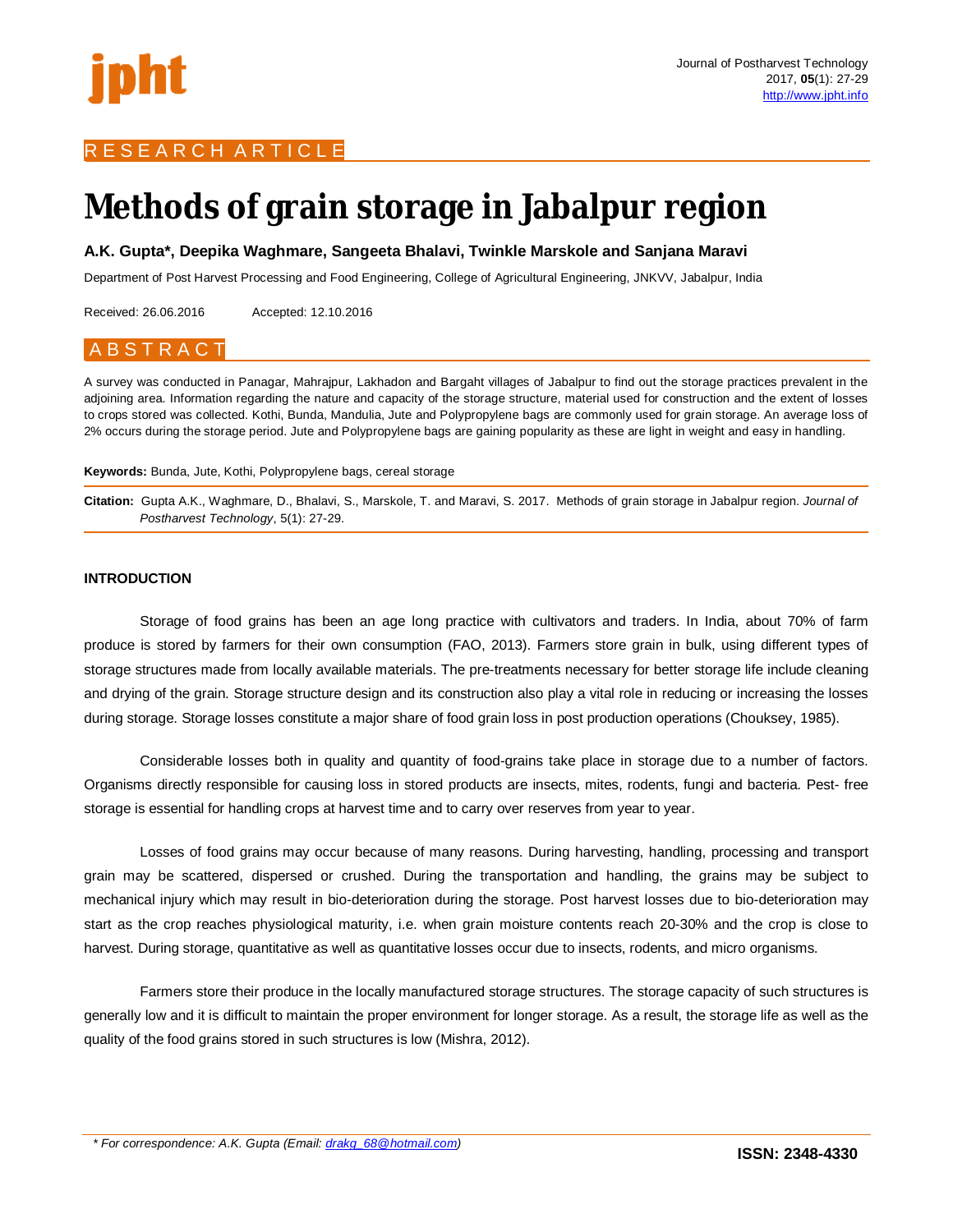#### **MATERIALS AND METHODS**

A survey was conducted at Panagar, Mahrajpur, Lakhadon and Bargaht villages in the Jabalpur districts to collect the information regarding the types of the crop grown, method of the storage adopted, the capacity of the storage structure and the extent of the losses in the storage structures used by the farmers. A proforma was developed and it was used to collect the information about the grain storage structure and the losses of the food grain during storage (Table 1).

| S. No | Name of farmer | Area | Crops grown | Storage method | Capacity (quintal) | <b>Extent of losses</b> |
|-------|----------------|------|-------------|----------------|--------------------|-------------------------|
|       |                |      |             |                |                    |                         |

#### **RESULTS AND DISCUSSION**

#### **Storage structures presently use in Jabalpur region**

In the villages surveyed under present study, it was found that both males and females are engaged in agriculture and allied works. On an average 53% of the total manpower engaged in agricultural work were male. Major crops grown in Panagar, Mahrajpur, Lakhadon and Bargaht villages of Jabalpur region are wheat, pulses and paddy.

Kothi, Bunda, metal bin, manduilia and drums (plastic and metal) are the most commonly used structures for the storage of farm crops in selected village of Jabalpur region. Gunny and polypropylene bags are gaining popularity among farmers of the region because of the ease in handling during transportation and storage. The storage capacity of the structures varies from 2 to 6 quintal. It was observed that an average loss of 2% occurred during the storage. Major causes of the losses are the rodents, spillage during the loading, unloading, and insect infestation.

Kothi is a circular shaped mud pot. Mud mixed with straw and dung was used to plaster the inner and outer surface of the Kothi. The capacity of Kothi varied from 1 to 4 quintals and duration of the storage is generally 1 to 2 years. Kothi is more popular in Panagar and Maharajpur villages of Jabalpur.

A bunda is a circular grain silo. It is an underground storage structure. Material used for its construction is bricks laid in cement mortar and plastered with cow dung. The capacity varied from 15 to 25 quintals. Duration of storage is 1 to 2 years. Bunda is more popular in Panagar and Maharajpur villages of Jabalpur.

In all the villages selected for survey metal bins are gaining popularity for the storage of the food grains. Material used for the construction is GI sheet. The capacity of the bins varies from 3 to 6 quintals. The duration of storage is 6 to 12 months.

The marketable surplus is commonly stored in gunny and polypropylene bags. The bags are commonly stored in interior rooms of the house. The maximum capacity of the jute and polypropylene bags was 50 kg. The storage period of the grains does not exceed more than a few months. Plastic bags are preferred over the jute bags as these bags are light in